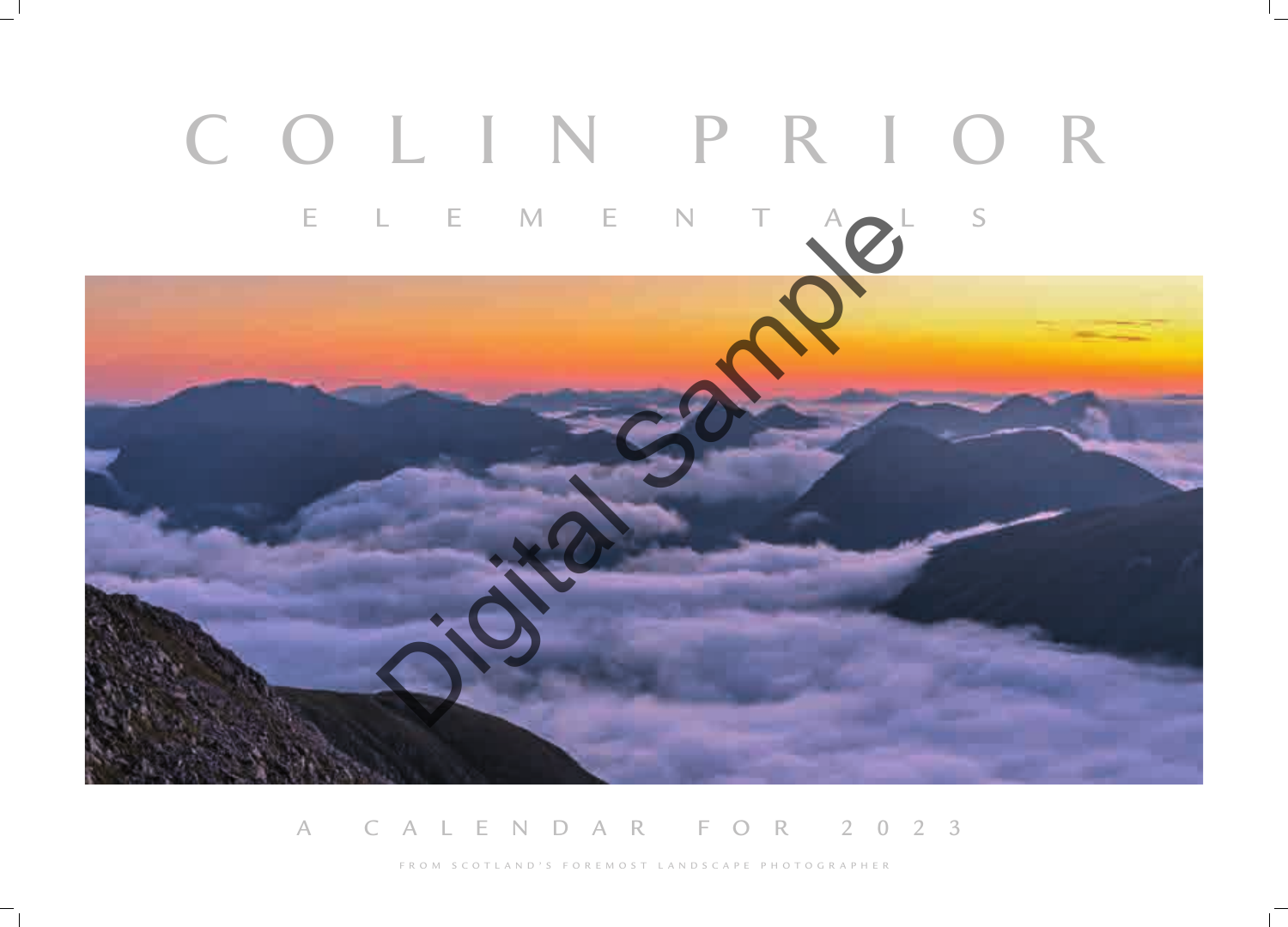# **COLIN PRIOR ELEMENTALS**







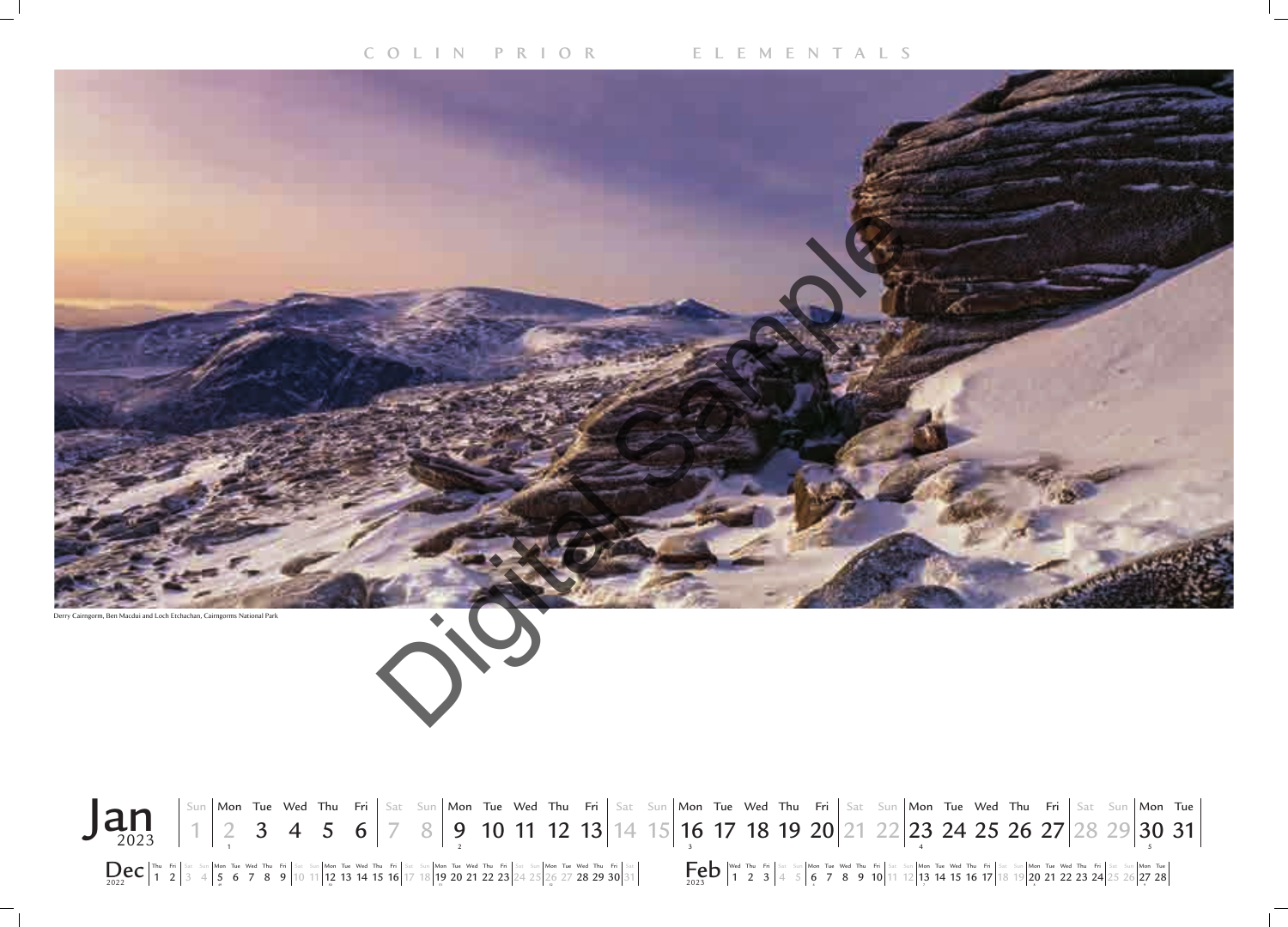



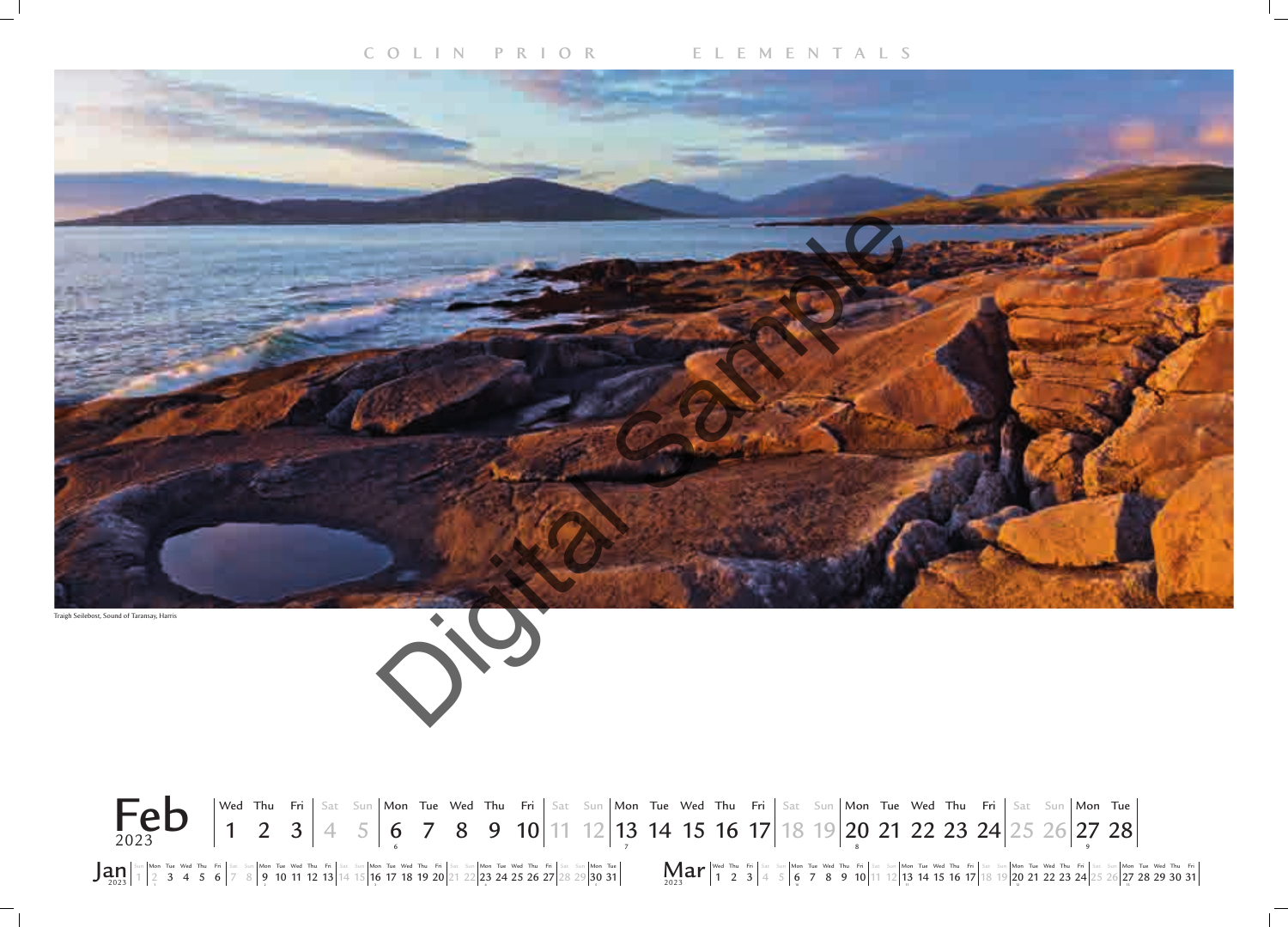

 $\textbf{Feb}$   $\frac{1}{1}$   $\frac{2}{2}$   $\frac{3}{4}$   $\frac{5}{4}$   $\frac{5}{5}$   $\frac{1}{6}$   $\frac{7}{7}$   $\frac{8}{5}$   $\frac{9}{10}$   $\frac{11}{11}$   $\frac{12}{13}$   $\frac{14}{15}$   $\frac{15}{16}$   $\frac{15}{17}$   $\frac{18}{18}$   $\frac{19}{20}$   $\frac{21}{22}$   $\frac{22}{23}$   $\frac{24}{25}$  1 2 3  $|4\>5|$  6 7 8 9 10  $|11\>12|$  13 14 15 16 17  $|18\>19|$  20 21 22 23 24  $|25\>26|$  27 28  $|$ 

# Sat Sun**|Mon Tue Wed Thu Fri|**Sat Sun**|Mon Tue Wed Thu Fri|**Sat Sun**|Mon Tue Wed Thu Fri|**Sat Sun**|Mon Tue Wed Thu Fri|**Sat Sun 1 2  $3$  4 5 6 7 8 9 10 11 12 13 14 15 16 17 18 19 20 21 22 23  $24$  25 26 27 28 29 30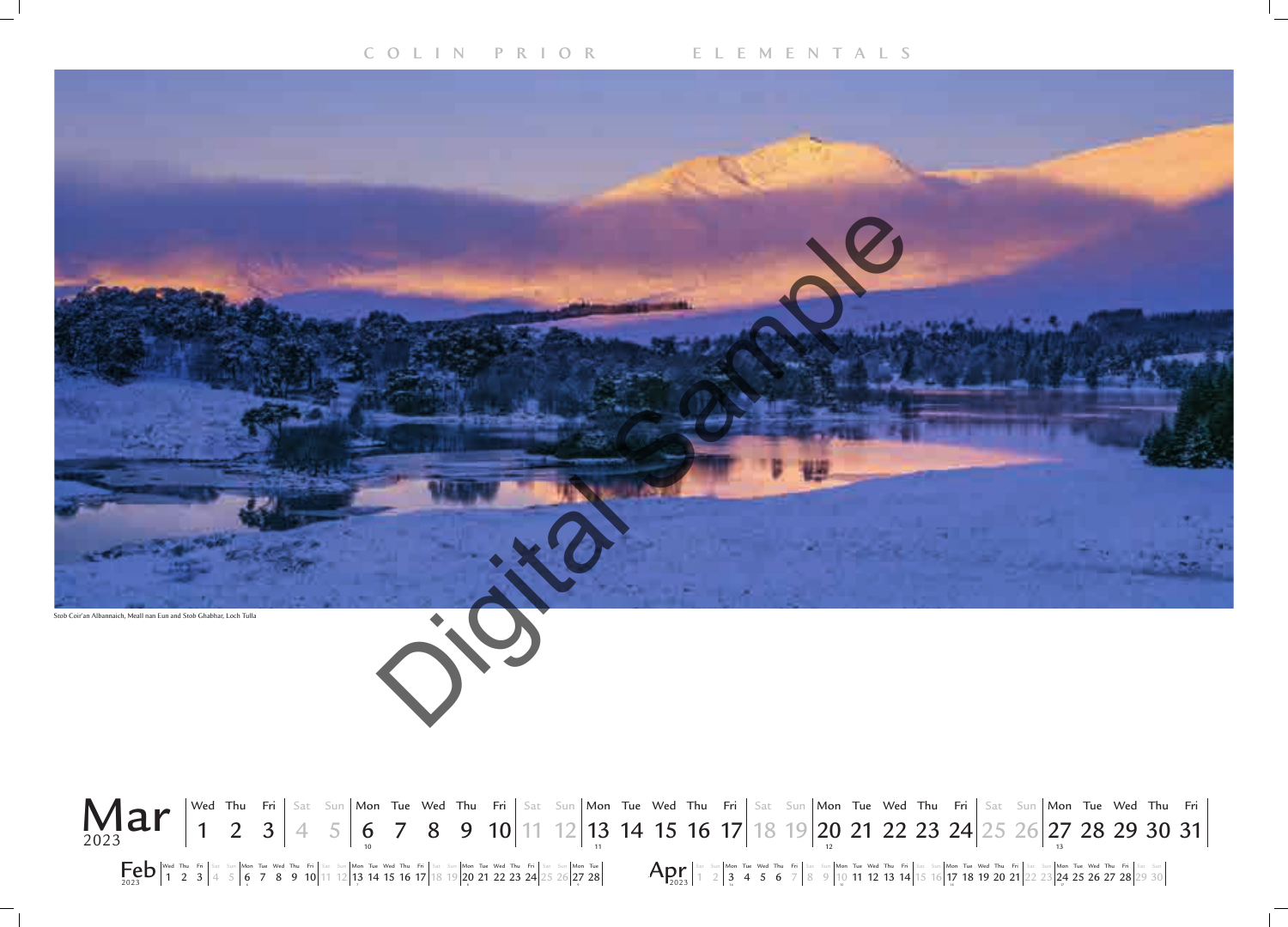![](_page_4_Picture_3.jpeg)

![](_page_4_Picture_2.jpeg)

![](_page_4_Picture_5.jpeg)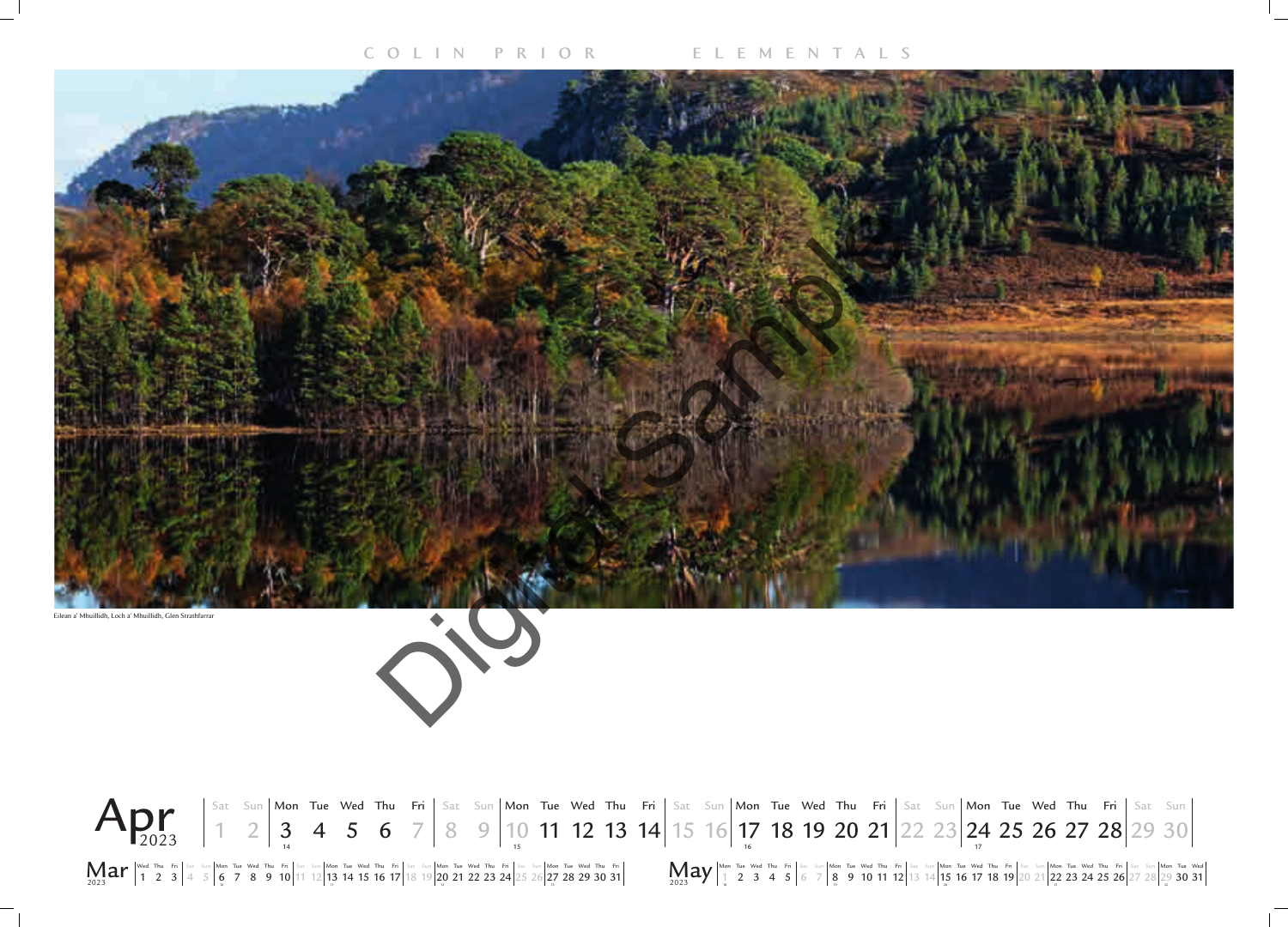![](_page_5_Picture_5.jpeg)

 $\mathbf{A}_{2023}$   $\begin{bmatrix} \text{Sat} & \text{Sun} \end{bmatrix}$  Mon Tue Wed Thu Fri Sat Sun Mon Tue Wed Thu Fri Sat Sun Mon Tue Wed Thu Fri Sat Sun Mon Tue Wed Thu Fri Sat Sun  $\begin{bmatrix} \text{Sat} & \text{Sun} \end{bmatrix}$   $\begin{bmatrix} \text{Mon} & \text{Tu} & \text{Yu} \end{bmatrix}$   $\begin{bmatrix} 3t &$ 1 2  $3$  4 5 6 7 8 9 10 11 12 13 14 15 16 17 18 19 20 21 22 23  $24$  25 26 27 28 29 30

![](_page_5_Picture_2.jpeg)

![](_page_5_Picture_4.jpeg)

![](_page_5_Picture_8.jpeg)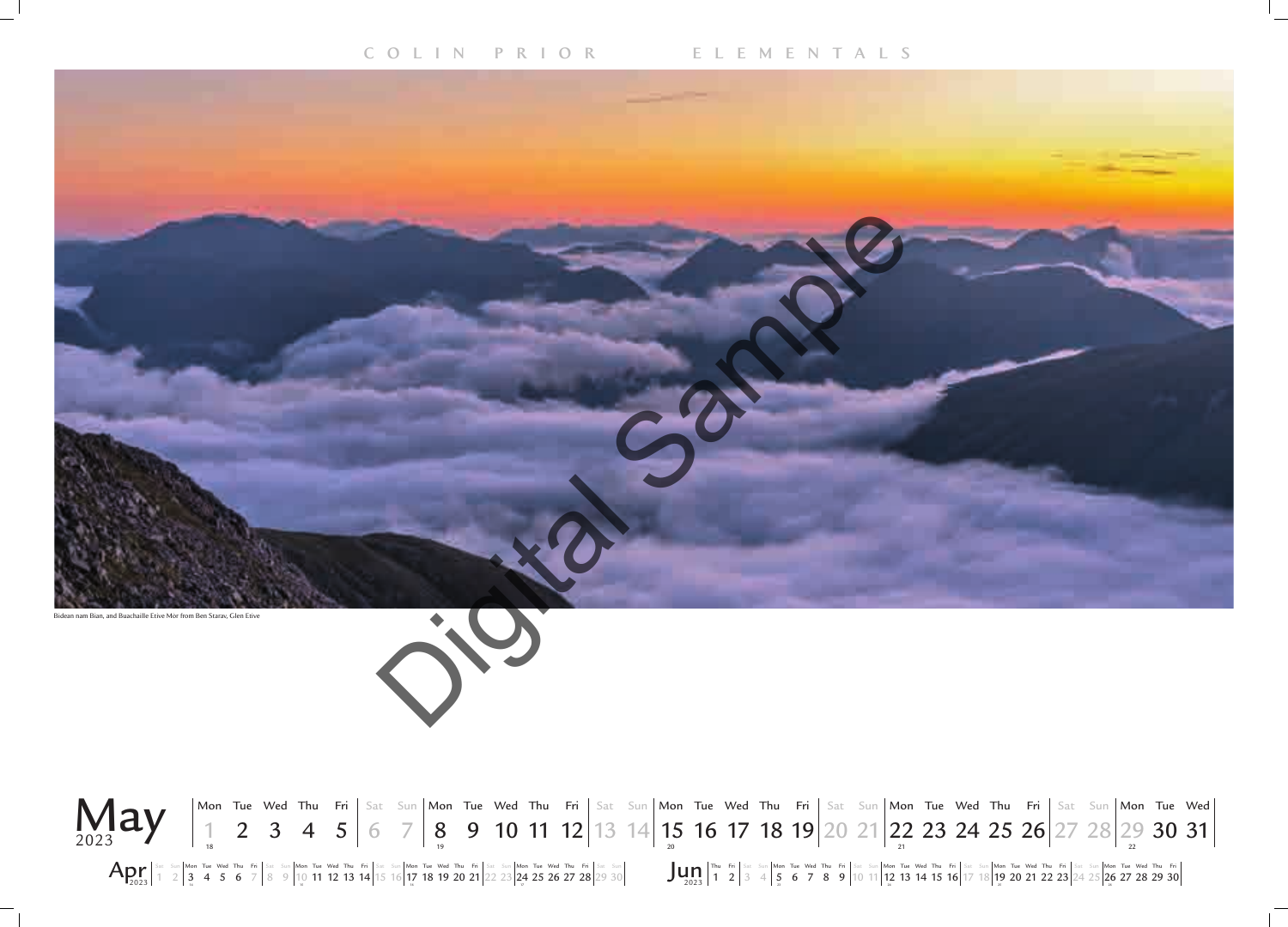Sail Mhor, Beinn Eighe and Liathach from Beinn Eoin, Flowerdale Forest

![](_page_6_Picture_4.jpeg)

![](_page_6_Picture_5.jpeg)

# Sat Sun**|Mon Tue Wed Thu Fri|**Sat Sun**|Mon Tue Wed Thu Fri|**Sat Sun**|Mon Tue Wed Thu Fri|**Sat Sun**|Mon Tue Wed Thu Fri|**Sat Sun**|Mon**

![](_page_6_Picture_2.jpeg)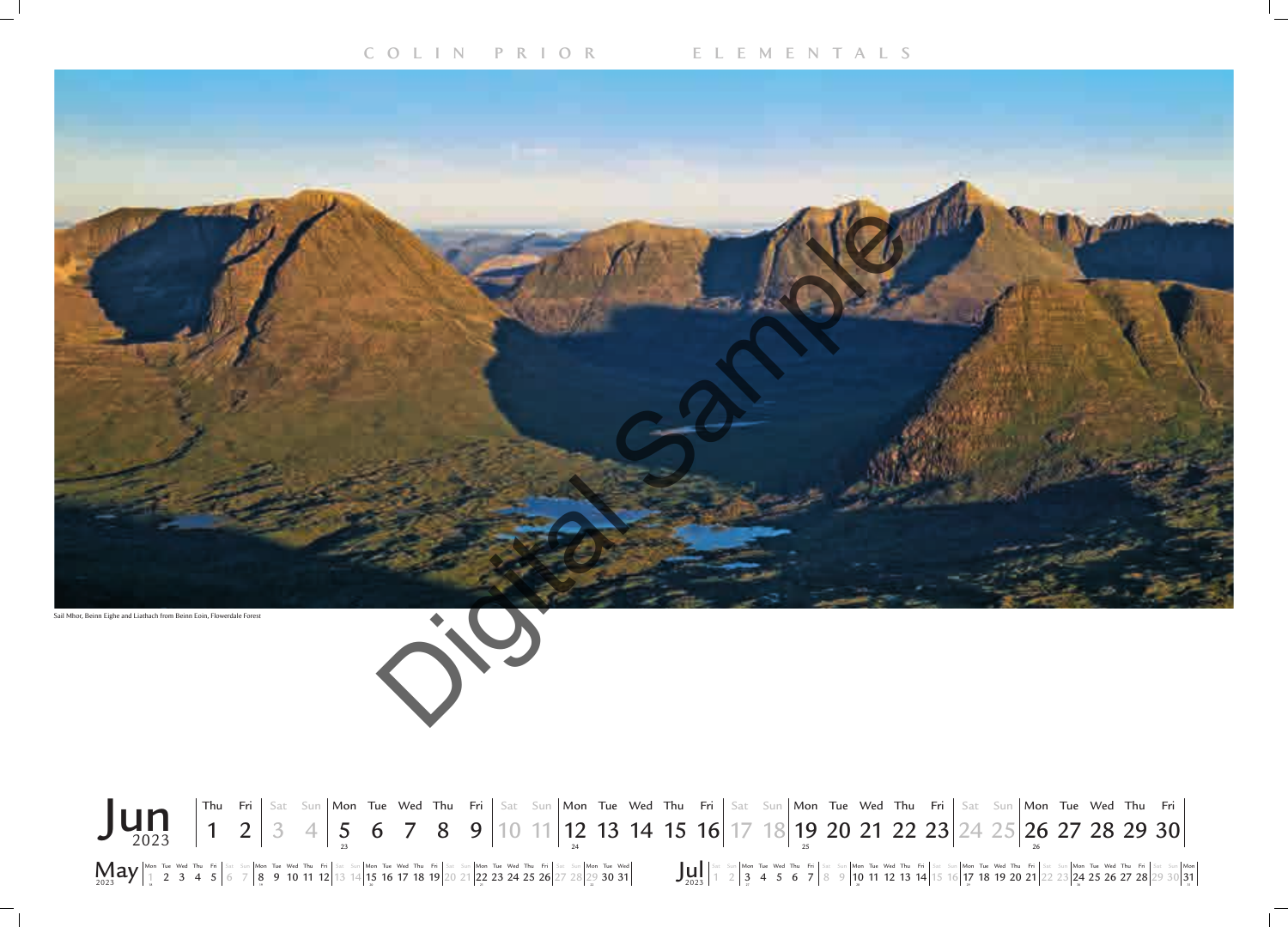![](_page_7_Picture_4.jpeg)

![](_page_7_Picture_2.jpeg)

![](_page_7_Picture_3.jpeg)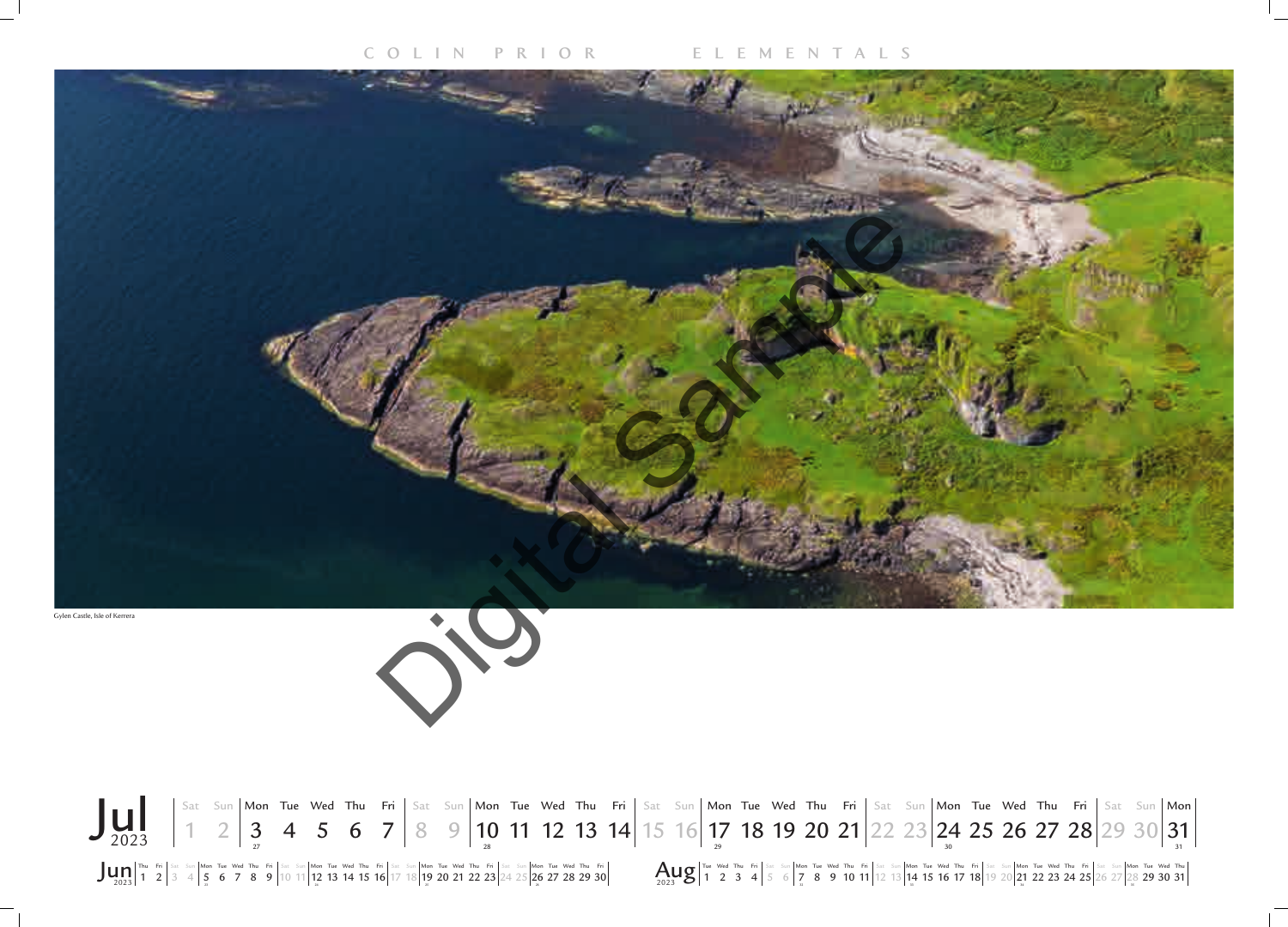Dumgoyne, Campsie Fells, Strathblane, Stirling

![](_page_8_Picture_4.jpeg)

![](_page_8_Picture_5.jpeg)

Jul 2023 Sep <sup>2023</sup> Sat Sun Mon Tue Wed Thu Fri Sat Sun Mon Tue Wed Thu Fri Sat Sun Mon Tue Wed Thu Fri Sat Sun Mon Tue Wed Thu Fri Sat Sun Mon 1 2  $3$  4 5 6 7  $8$  9  $\frac{10}{3}$  11 12 13 14 15 16  $\frac{17}{3}$  18 19 20 21  $\frac{22}{23}$   $\frac{24}{3}$  25 26 27 28  $\frac{29}{30}$   $\frac{31}{31}$ 

![](_page_8_Figure_8.jpeg)

![](_page_8_Picture_2.jpeg)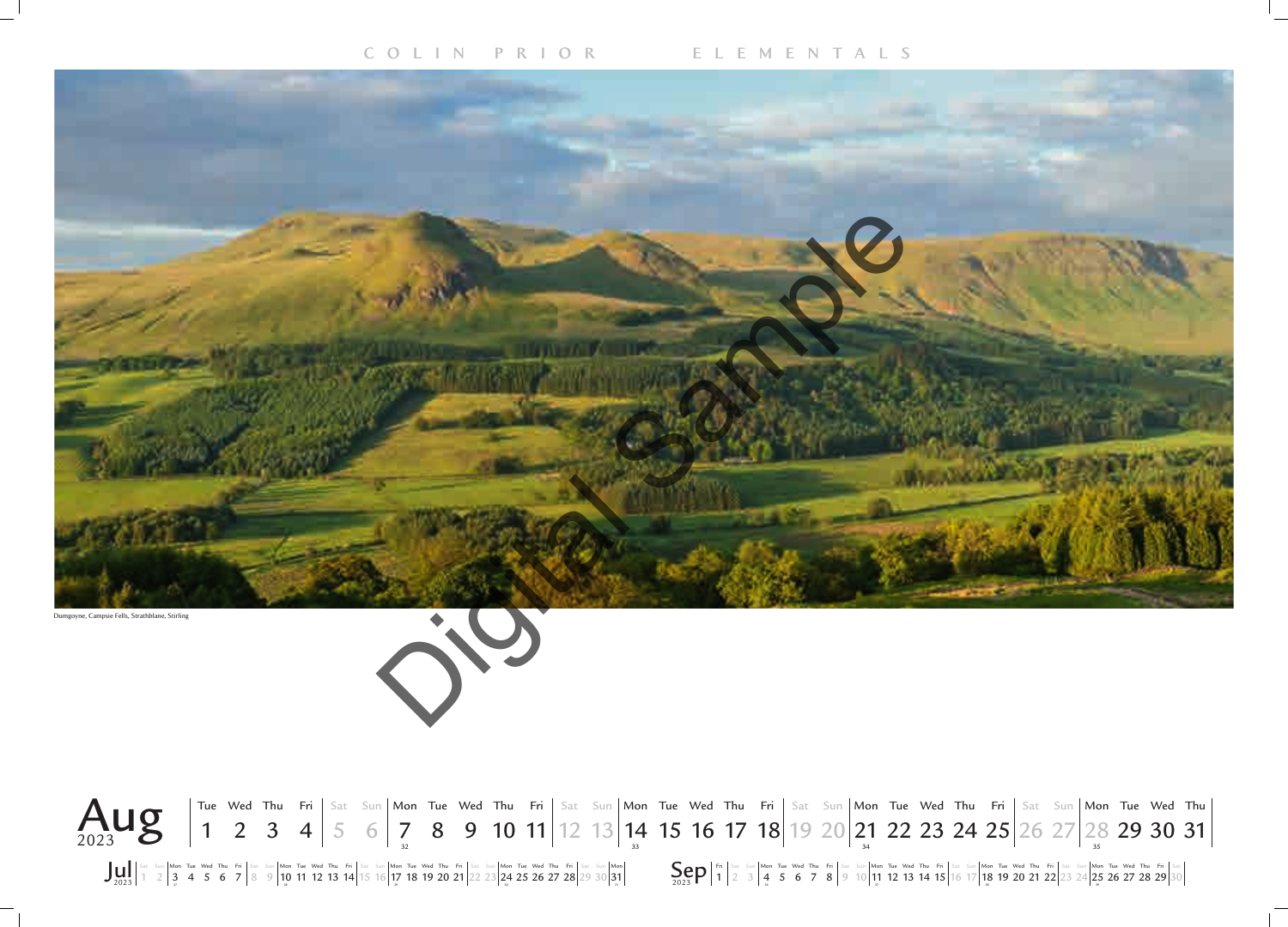![](_page_9_Picture_2.jpeg)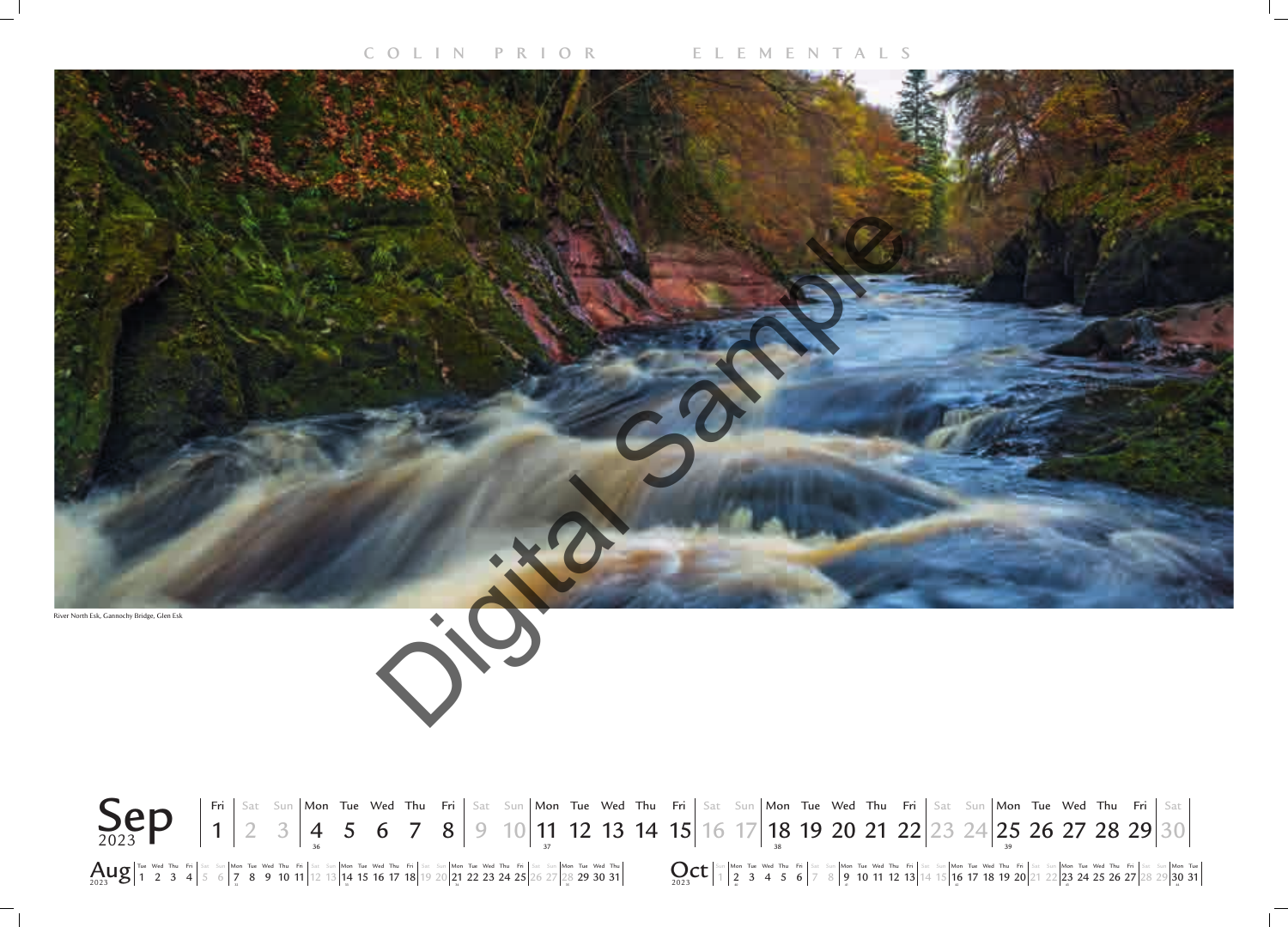![](_page_10_Picture_2.jpeg)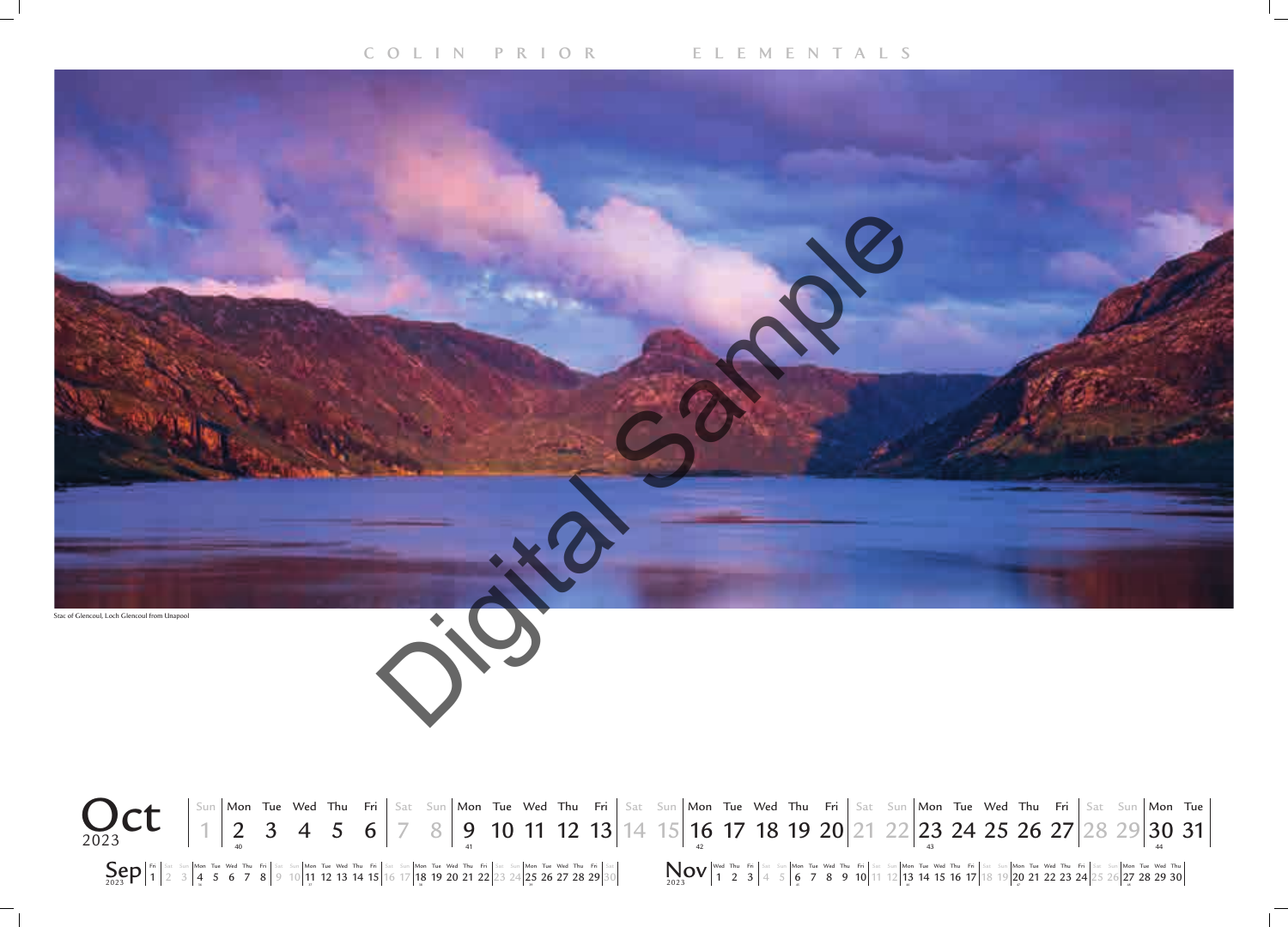Slioch and Caisteal Mòr, Loch Maree

![](_page_11_Picture_4.jpeg)

![](_page_11_Picture_5.jpeg)

![](_page_11_Picture_2.jpeg)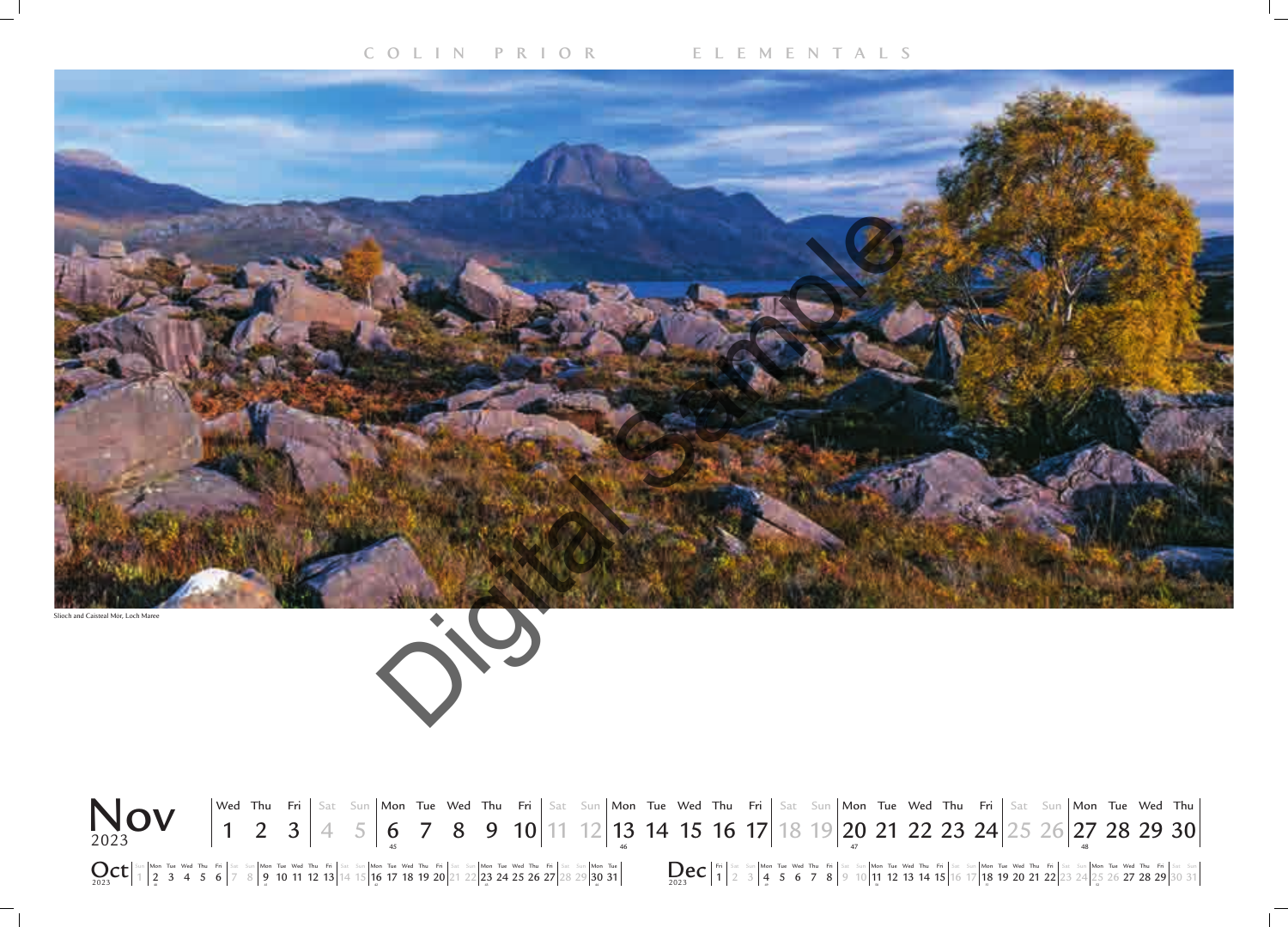![](_page_12_Picture_4.jpeg)

![](_page_12_Picture_2.jpeg)

![](_page_12_Picture_3.jpeg)